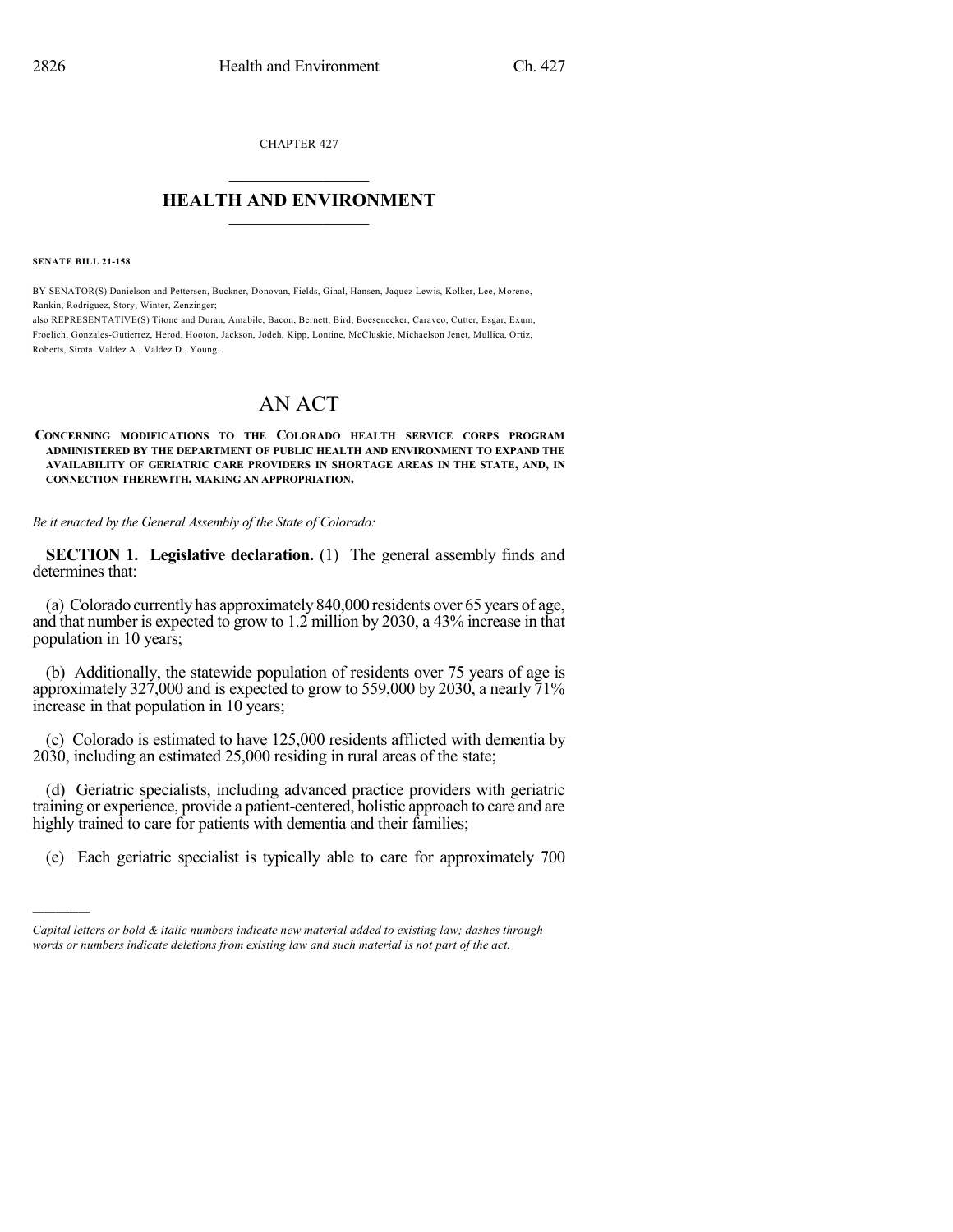patients in an urban setting and fewer patients in a rural setting;

(f) Currently, the number of Colorado health-care providers with training in geriatrics is far short of the number of providers needed, and the number is expected to be drastically short of the 2030 projected need for geriatric-trained health-care providers;

(g) Advanced practice providers, including advanced practice registered nurses and physician assistants, who have additional training or experience in geriatrics, are critical to addressthe shortage in geriatric specialists and to provide the level of care required for the state's growing aging population;

(h) According to reliable sources such as the Colorado department of public health and environment's 2015 report, *Healthy Aging in Colorado*, rural areas of the state are woefully ill-equipped to support aging populations, with rural counties in the southern and eastern parts of the state bearing a higher proportion of the burden of inadequate resources;

(i) Nearly 50% of Coloradans 75 years of age or older live in rural areas of the state, yet only about 10% of geriatric specialists reside in or serve rural areas;

(j) In America, 24% of veterans live in rural areas, and those veterans are significantly older than veterans living in urban areas, are likely to have complex care needs andmultiple chronic conditions, and have farless accessto geriatric care than their urban counterparts;

(k) Older adults who are healthyor haveminimal health issues are inclined to live at home and age in place rather than in a nursing home or other group living situation, and medical experts advise that people age better at home;

(l) Older adults who are able to live at home instead of in a group setting are less susceptible to the spread of disease, such as COVID-19, thus prolonging their lives and avoiding lengthy hospital stays; and

(m) It is critical for the state to take specific, targeted action to increase the number of geriatric specialists providing geriatric care to the growing older adult populations in rural and other provider shortage areas of the state by allowing geriatric advanced practice providers to participate in the state's loan repayment program through which providers who commit to providing care in shortage areas of the state for specified periods receive education loan repayment assistance.

**SECTION 2.** In Colorado Revised Statutes, 25-1.5-501, **amend** (1) and (2) as follows:

**25-1.5-501. Legislative declaration.**(1) The general assemblyherebyfindsthat there are areas of Colorado that suffer from a lack of health-care professionals, GERIATRIC ADVANCED PRACTICE PROVIDERS, or behavioral health-care providersto serve, and a lack of nursing or other health-care professional faculty to train health-care professionals to meet, the medical and behavioral health-care needs of communities. The general assembly further finds that the state needs to implement incentives to encourage health-care professionals, GERIATRIC ADVANCED PRACTICE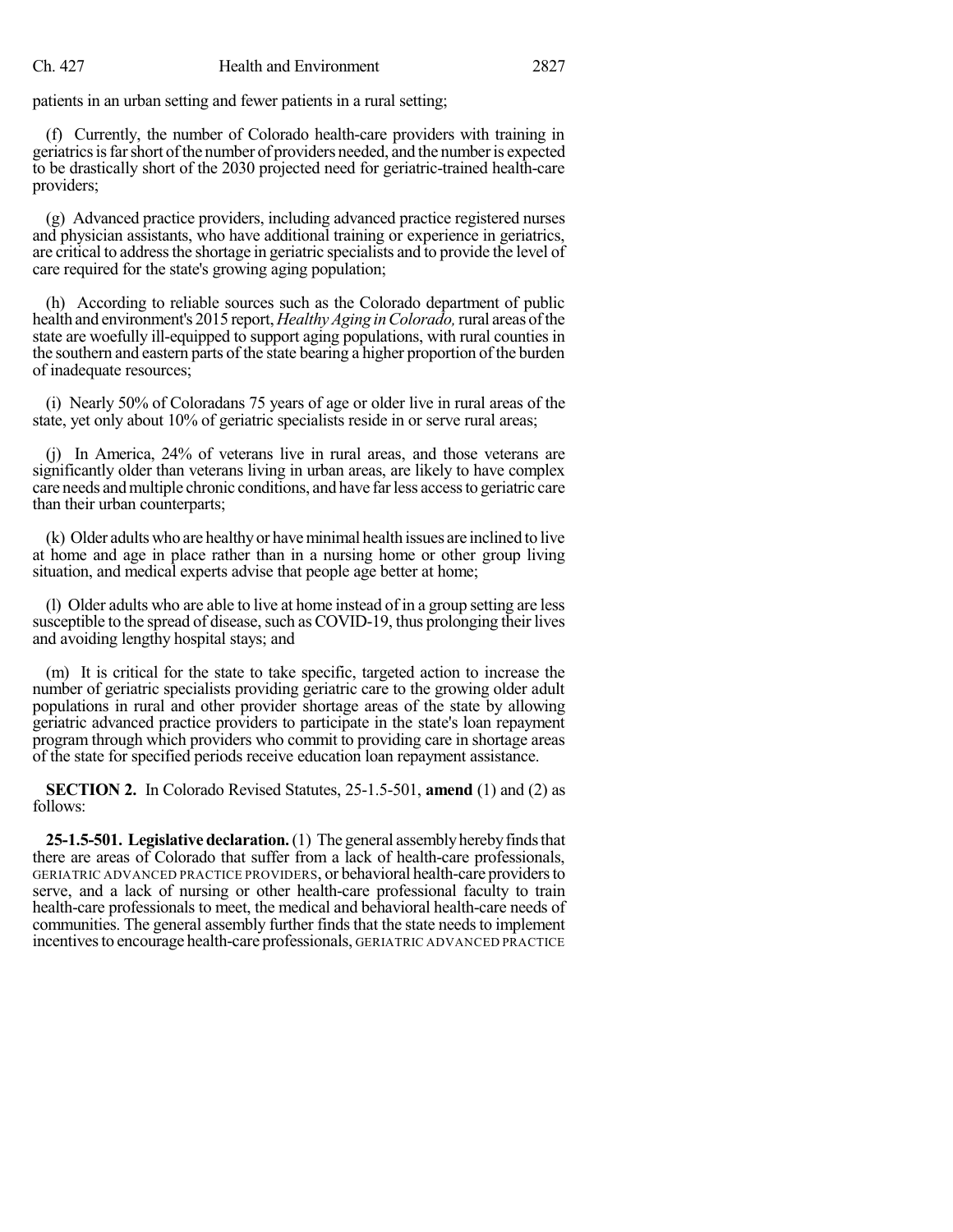PROVIDERS, and behavioral health-care providers to practice in these underserved areas and to encourage nursing faculty and other health-care professionalfaculty to teach health-care professionals.

(2) It is therefore the intent of the general assembly in enacting this part 5 to create a state health service corps program that uses state money, federal money, when permissible, and contributions from communities and private sources to help repay the outstanding education loans that many health-care professionals, GERIATRIC ADVANCED PRACTICE PROVIDERS, behavioral health-care providers, candidates for licensure, nursing faculty, and health-care professional faculty hold. In exchange forrepayment of loansincurred forthe purpose of obtaining education in their chosen health care, GERIATRIC CARE, and behavioral health-care professions, the health-care professionals, GERIATRIC ADVANCED PRACTICE PROVIDERS, behavioral health-care providers, and candidates for licensure will commit to provide health care, GERIATRIC CARE, or behavioral health-care services, as applicable, in communities with underserved health care, GERIATRIC CARE, or behavioral health-care needs throughout the state, and the nursing and health-care professional faculty will commit to provide a specified period of service in a qualified faculty position.

**SECTION 3.** In Colorado Revised Statutes, 25-1.5-502, **amend** (1) and (13); and **add** (1.2), (4.3), (4.5), and (8.5) as follows:

**25-1.5-502. Definitions.** As used in this part 5, unless the context otherwise requires:

(1) "Advisorycouncil"meanstheColorado health service corps advisorycouncil ereated pursuant to section 25-1.5-504 "ADVANCED PRACTICE PROVIDER" MEANS AN ADVANCED PRACTICE REGISTERED NURSE, AS DEFINED IN SECTION 12-255-104 (1), OR A PHYSICIAN ASSISTANT LICENSED PURSUANT TO ARTICLE 240 OF TITLE 12.

(1.2) "ADVISORY COUNCIL" MEANS THE COLORADO HEALTH SERVICE CORPS ADVISORY COUNCIL CREATED PURSUANT TO SECTION 25-1.5-504.

(4.3) "GERIATRIC ADVANCED PRACTICE PROVIDER" MEANS AN ADVANCED PRACTICE PROVIDER WHO SATISFIES ONE OF THE FOLLOWING:

(a) HAS COMPLETED A FORMAL POSTGRADUATE GERIATRICS TRAINING PROGRAM;

(b) HAS COMPLETED:

(I) FORMAL GERIATRICS TRAINING WITHIN THE ADVANCED PRACTICE PROVIDER TRAINING PROGRAM, WHICH INCLUDES DIDACTIC TEACHING OR TRAINING ABOUT GERIATRIC SYNDROMES AND THE IMPORTANCE OF PHYSICAL AND COGNITIVE FUNCTION IN THE CARE OF OLDER ADULTS; AND

(II) POSTGRADUATE CLINICAL EXPERIENCE WITH AN EMPHASIS ON TIME SPENT PROVIDING GERIATRIC CARE; OR

(c) HAS COMPLETED GERIATRIC TRACK CLINICAL EXPERIENCE WITHIN THE ADVANCED PRACTICE PROVIDER TRAINING PROGRAM.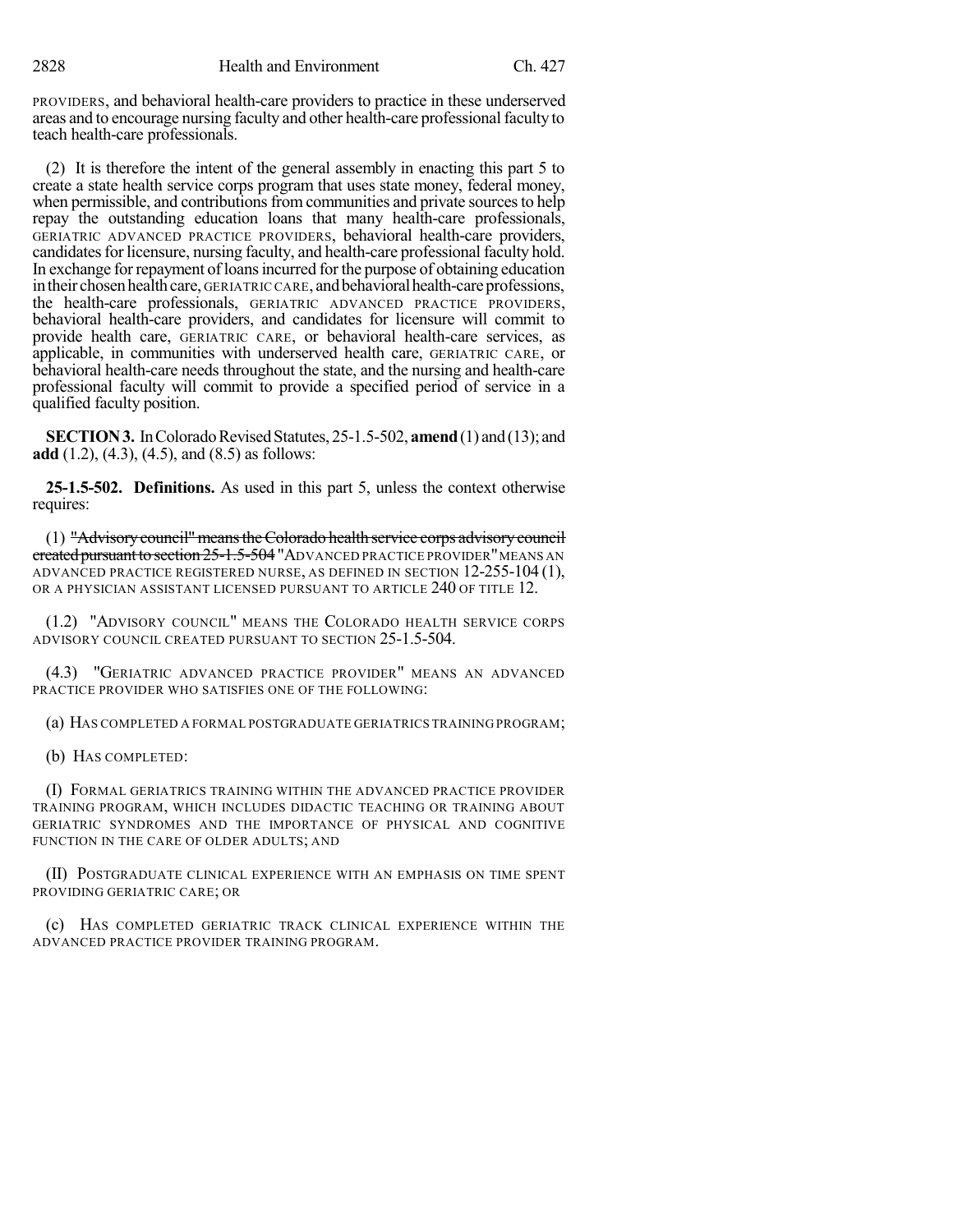## Ch. 427 Health and Environment 2829

(4.5) "GERIATRIC CARE" MEANS HEALTH CARE THAT IS PROVIDED TO OLDER ADULTS,INCLUDING CARE PROVIDED IN OUTPATIENT,POST-ACUTE,OR HOME-BASED SETTINGS, THAT FOCUSES ON IDENTIFYING AND MANAGING GERIATRIC SYNDROMES AND THE IMPORTANCE OF THE OLDER ADULT'S PHYSICAL AND COGNITIVE FUNCTIONAL STATUS. "GERIATRIC CARE" DOES NOT INCLUDE HOSPICE-ONLY CARE.

(8.5) "OLDER ADULT"MEANS AN INDIVIDUAL WHO IS AT LEAST SIXTY-FIVE YEARS OF AGE.

(13) "State-designated health professional shortage area" means an area of the state designated by the primary care office, in accordance with state-specific methodologies established by the state board by rule pursuant to section 25-1.5-404 (1)(a), as experiencing a shortage of health-care professionals, GERIATRIC ADVANCED PRACTICE PROVIDERS, or behavioral health-care providers.

**SECTION 4.** In Colorado Revised Statutes, 25-1.5-503, **amend** (1)(a)(I)(B), (1)(a)(I)(C), (1)(a)(II), (1)(b), (1)(c), (2), and (6); and **add** (1)(a)(I)(D), (1)(d)(IV), and  $(5)(c)$  as follows:

**25-1.5-503. Colorado health service corps- program - creation - conditions.** (1) (a) (I) The primary care office shall maintain and administer, subject to available appropriations, the Colorado health service corps. Subject to available appropriations, the Colorado health service corps shall provide loan repayment for certain eligible:

(B) Nursing faculty MEMBERS or health-care professional faculty members in qualified faculty positions; and

(C) Behavioral health-care providers and candidates for licensure who provide behavioral health-care services; AND

(D) GERIATRIC ADVANCED PRACTICE PROVIDERS.

(II) Under the Colorado health service corps, subject to the limitationsspecified in subsection (2) of this section, upon entering into a loan contract the state may either:

(A) Make payments on the education loans of the health-care professional, behavioral health-care provider, candidate for licensure, GERIATRIC ADVANCED PRACTICE PROVIDER, nursing faculty member, or health-care professional faculty member; or

(B) Agree to make an advance payment in a lump sum of all or part of the principal, interest, and related expenses of the education loans of health-care professionals, behavioral health-careproviders, candidatesforlicensure, GERIATRIC ADVANCED PRACTICE PROVIDERS, nursing faculty members, or health-care professional faculty members, subject to the limitationsspecified in subsection (2) of this section.

(b) Repayment of loans under the Colorado health service corps may be made using money in the Colorado health service corps fund. The primary care office is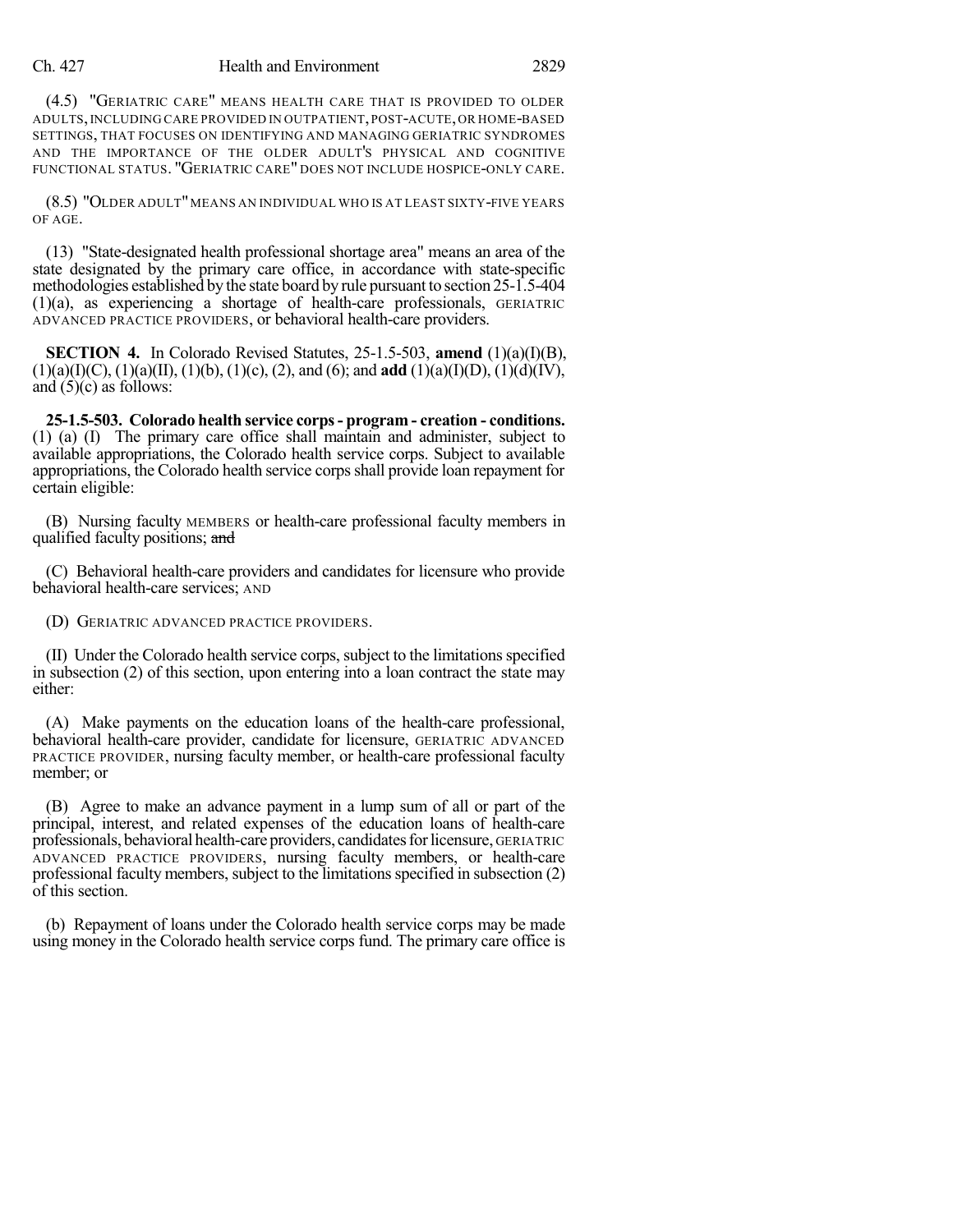authorized to receive and expend gifts, grants, and donationsormoneyappropriated by the general assembly for the purpose of implementing the Colorado health service corps. In administering the Colorado health service corps, the primary care office shall collaborate with appropriate partners as needed to maximize the federal money available to the state for state loan repayment programs through the federal department of health and human services. The selection of health-care professionals, behavioral health-care providers, candidates for licensure, GERIATRIC ADVANCED PRACTICE PROVIDERS, nursing faculty members, and health-care professional faculty members for participation in the Colorado health service corps is exempt from the competitive bidding requirements of the "Procurement Code", articles 101 to 112 of title 24.

(c) The following providers are not eligible for loan repayment through the Colorado health service corps:

(I) Health-care professionals who are not practicing in primary care specialties or providing primary health services; and

(II) Behavioral health-care providers and candidates for licensure who are not providing behavioral health-care services; AND

(III) GERIATRIC ADVANCED PRACTICE PROVIDERS WHO ARE NOT PROVIDING GERIATRIC CARE.

(d) (IV) AS A CONDITION OF RECEIVING A LOAN REPAYMENT THROUGH THE COLORADO HEALTH SERVICE CORPS, A GERIATRIC ADVANCED PRACTICE PROVIDER MUST ENTER INTO A CONTRACT PURSUANT TO WHICH THE GERIATRIC ADVANCED PRACTICE PROVIDER AGREES TO PROVIDE GERIATRIC CARE FOR AT LEAST TWO YEARS IN A COMMUNITY THAT IS LOCATED IN A HEALTH PROFESSIONAL SHORTAGE AREA. THE GERIATRIC ADVANCED PRACTICE PROVIDER, THE PRIMARY CARE OFFICE, AND THE COMMUNITY EMPLOYER WITH WHICH THE GERIATRIC ADVANCED PRACTICE PROVIDER IS PRACTICING MUST BE PARTIES TO THE CONTRACT.

(2) Subject to available appropriations, the primary care office shall annually select health-care professionals, behavioral health-care providers, candidates for licensure, GERIATRIC ADVANCED PRACTICE PROVIDERS, nursing faculty members, and health-care professional members from the list provided by the advisory council pursuant to section 25-1.5-504 (5)(a) to participate in the Colorado health service corps.

(5) (c) FOR A GERIATRIC ADVANCED PRACTICE PROVIDER APPLYING TO PARTICIPATE IN THE COLORADO HEALTH SERVICE CORPS, THE ADVISORY COUNCIL SHALL DEVELOP THE CRITERIA TO BE USED, AND SHALL APPLY THOSE CRITERIA, IN SELECTING GERIATRIC ADVANCED PRACTICE PROVIDER APPLICANTS AND SHALL CONSIDER WHETHER THE APPLICANT IS WILLING TO SERVE AS A PRECEPTOR FOR ADVANCED PRACTICE PROVIDERS AND OTHER PROVIDERS SEEKING TRAINING IN GERIATRIC CARE.

(6) A contract for loan repayment entered into pursuant to this part 5 must not include terms that are more favorable to health-care professionals, behavioral health-care providers, or candidates for licensure, OR GERIATRIC ADVANCED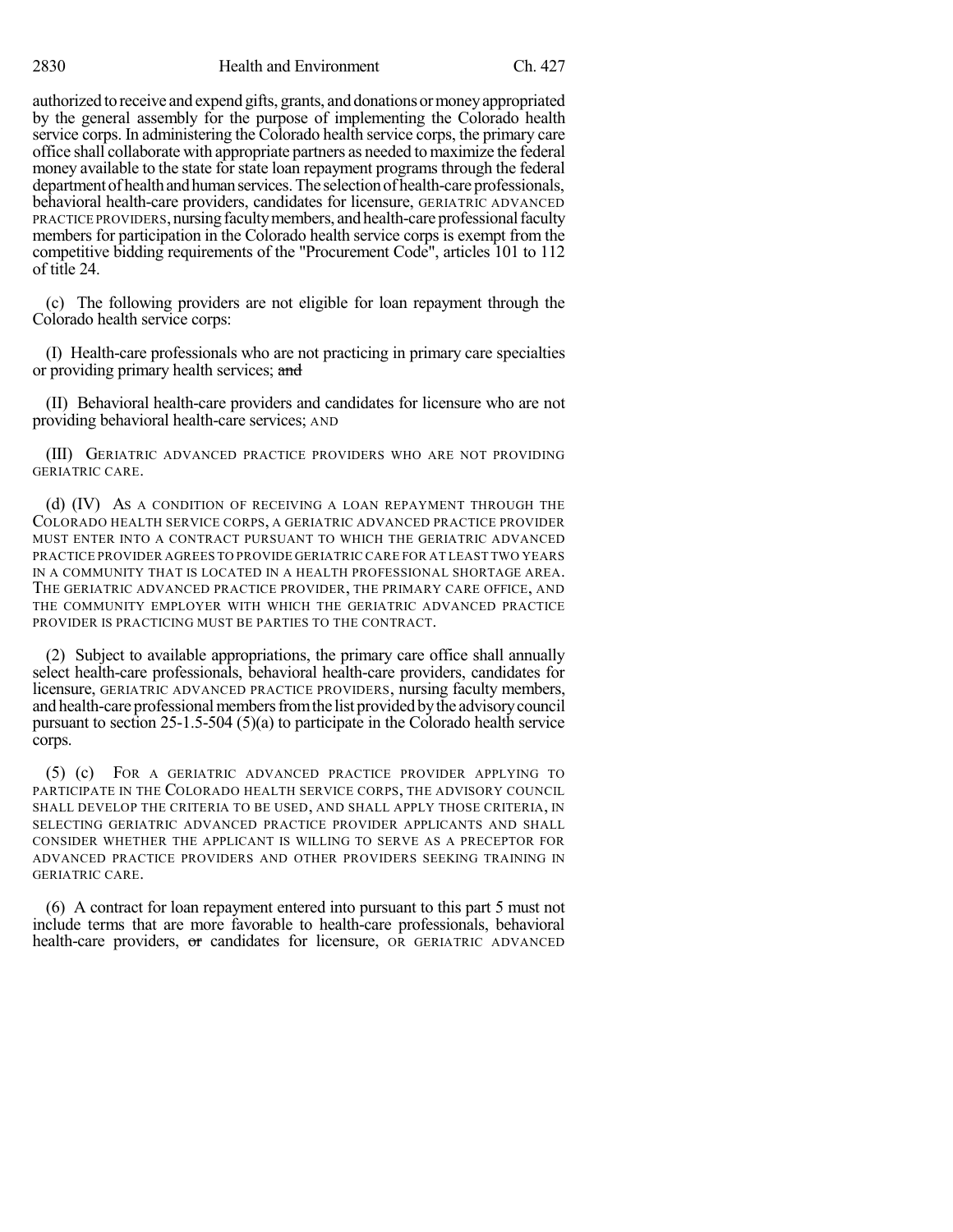PRACTICE PROVIDERS than the most favorable terms that the secretary of the federal department of health and human services is authorized to grant under the national health services corps program. In addition, each contract must include penalties for breach of contract that are at least as stringent as those available to the secretary of the federal department of health and human services. In the event of a breach of contract for a loan repayment entered into pursuant to this part 5, the primary care office shall enforce the contract and collect any damages or other penalties owed.

**SECTION 5.** In Colorado Revised Statutes, 25-1.5-504, **amend** (2) introductory portion,  $(2)(n)$ ,  $(2)(o)$ , and  $(5)(a)$ ; and **add**  $(2)(p)$  as follows:

**25-1.5-504. Colorado health service corps advisory council - creation membership -** duties. (2) The advisory council consists of fifteen SIXTEEN members appointed by the governor as provided in this subsection  $(2)$ . In appointing members of the advisory council, the governor shall ensure that the advisory council includes at least one representative from each of the following organizations OR PRACTICE AREAS:

(n) A membership organization representing substance use disorder service providers; and

(o) Alicensed or certified addiction counselorwho has experience in rural health, safety net clinics, or health equity; AND

(p) A PHYSICIAN WHO PROVIDES GERIATRIC CARE OR A GERIATRIC ADVANCED PRACTICE PROVIDER.

 $(5)$  (a) The advisory council shall review applications received from health-care professionals, behavioral health-care providers, candidates for licensure, GERIATRIC ADVANCED PRACTICE PROVIDERS, nursing faculty members, and health-care professional faculty members to participate in the Colorado health service corps. Subject to available appropriations and federal requirements concerning eligibility for federal loan repayment matching funds, the advisory council shall annually select health-care professionals, behavioral health-care providers, candidates for licensure, GERIATRIC ADVANCED PRACTICE PROVIDERS, nursing faculty members, and health-care professional faculty members to participate in the Colorado health service corps and shall forward its list of selected participants to the primary care office.

**SECTION 6.** In Colorado Revised Statutes, 25-1.5-505, **amend** (1) introductory portion,  $(1)(a)$ , and  $(1)(d)$  as follows:

**25-1.5-505. Advisory council- report.**(1) On or before December 1, 2011, and on or before December 1 every two years thereafter, the primary care office, with assistance from the advisory council, shall submit to the governor, the health and human services committee of the senate, the committees on health AND insurance and environment and on public AND BEHAVIORAL health care and human services COMMITTEES of the house of representatives, or any successor committees, a report that includes, at a minimum, the following information:

(a) A description of the health-care professionals, behavioral health-care